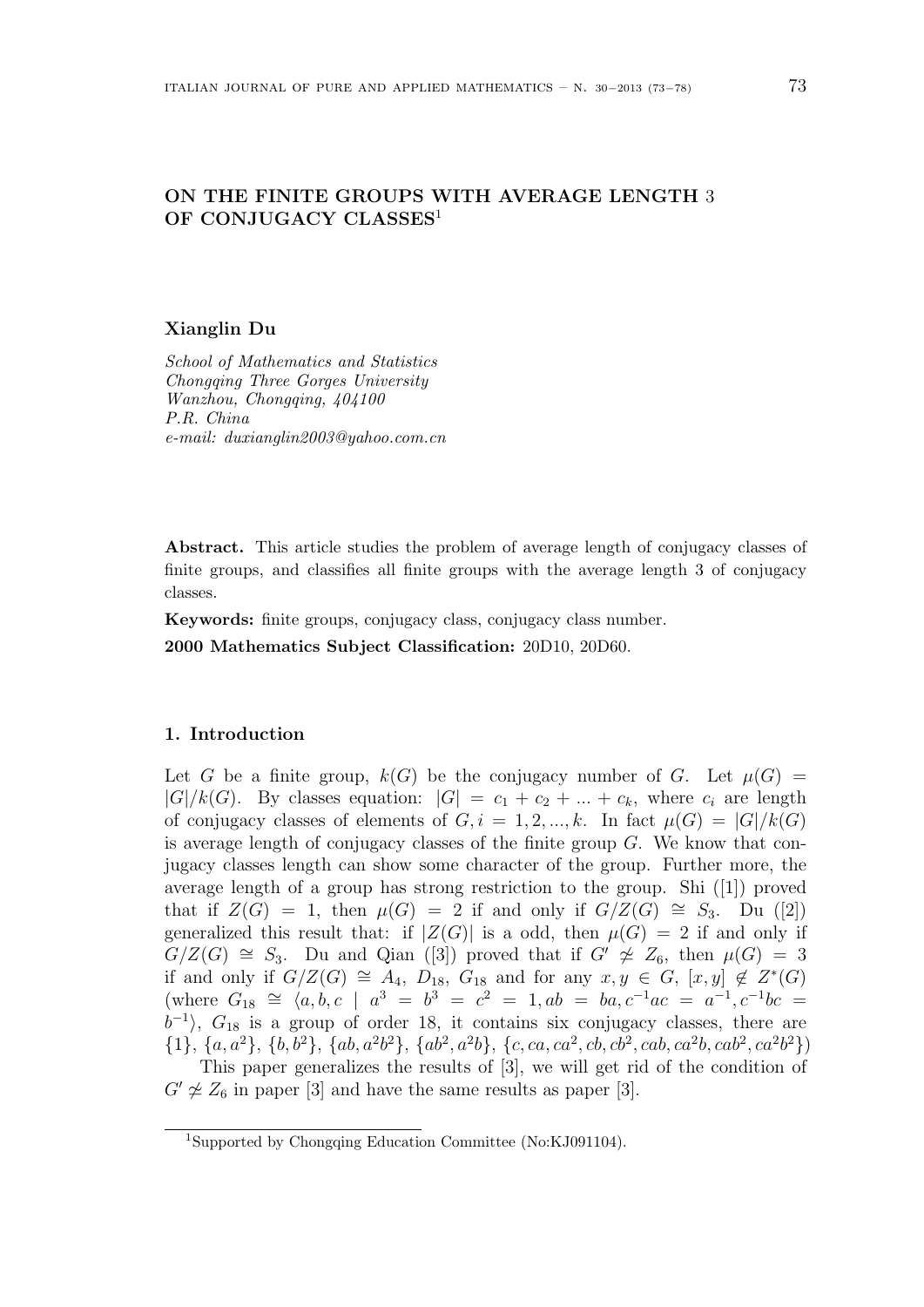For the sake of convenience, let  $G_{18} = \langle a, b, c \mid a^3 = b^3 = c^2 = 1, ab = ba$ ,  $c^{-1}ac = a^{-1}, c^{-1}bc = b^{-1}$ ,  $G^* = G - \{1\}, k(G)$  be the number of conjugacy classes of elements of *G*,  $a^G$  be the conjugacy class containing *a*, Irr(*G*) be the set of all irreducible characters of *G*, Irr*<sup>∗</sup>* (*G*) be the set of nonlinear irreducible characters of *G*. Let  $X_P$  be the character of *P* by *X* restricting on *P*,  $\theta^G$  be the induced character of *G*, where  $\chi \in \text{Irr}(G)$ ,  $\theta \in \text{Irr}(G)$ . Throughout this paper, all groups are finite.

# **2. Preliminaries**

We need the following lemmas in this paper.

**Lemma 2.1.** [1]

- (1) Let *G* be a finite nonAbelian group, then  $\mu(G) \geq 8/5$ .
- (2) Let  $G = A \times B$ , where A and B are finite groups. Then  $\mu(G) = \mu(A)\mu(B)$ .

**Lemma 2.2.** [3] *Let H be a subgroup of a finite group G. Then*

- (1)  $\mu(H) \leq \mu(G)$ , and the equality holds if and only if for any  $\chi \in Irr(G)$ ,  $\chi_H \in Irr(H)$ , and  $H' = G'$ .
- (2) If  $H \lhd G$ , then  $\mu(G/H) \leq \mu(G)$ .  $\mu(G/H) = \mu(G)$  if and only if  $H \leq Z(G)$ , *and moreover, for any*  $x, y \in G$ ,  $[x, y] \notin H^*$ .

**Lemma 2.3.** [4] *Let G be a finite group. Then*  $|G| = \sum_{\chi \in Irr(G)} \chi^2(1)$ *.* 

**Lemma 2.4.** *Let G is a finite group. Then*

- (1)  $\mu(G) = 2$  *if and only if*  $G/Z(G) \simeq S_3$ .
- (2) *Suppose*  $G' \not\cong Z_6$ *. Then*  $\mu(G) = 3$  *if and only if*  $G/Z(G) \cong A_4$ *,*  $D_{18}$ *,*  $G_{18}$ *, and for any*  $x, y \in G$ ,  $[x, y] \notin Z(G) - \{1\}$ *.*

**Proof.** See [3], Theorem 3.3.

# **3. Main theorem**

**Theorem 3.1.** *Suppose that G is a finite group, if*  $\mu(G) = 3$ *, then*  $G' \not\cong Z_6$ *.* 

**Proof.** If  $G' \cong Z_6 = Z_2 \times Z_3$ , then  $Z_2 \leq Z(G)$ . Since  $G' \cong Z_6$ , G is solvable. Let  $G = HL$ , where  $H$  is a  $\{2,3\}$ -Hall subgroup,  $L$  is a  $\{2,3\}'$ -Hall subgroup. It is easy to see that  $H \triangleleft G$  and *L* is an Abelian group. Moreover, we prove that  $L \leq Z(G)$ .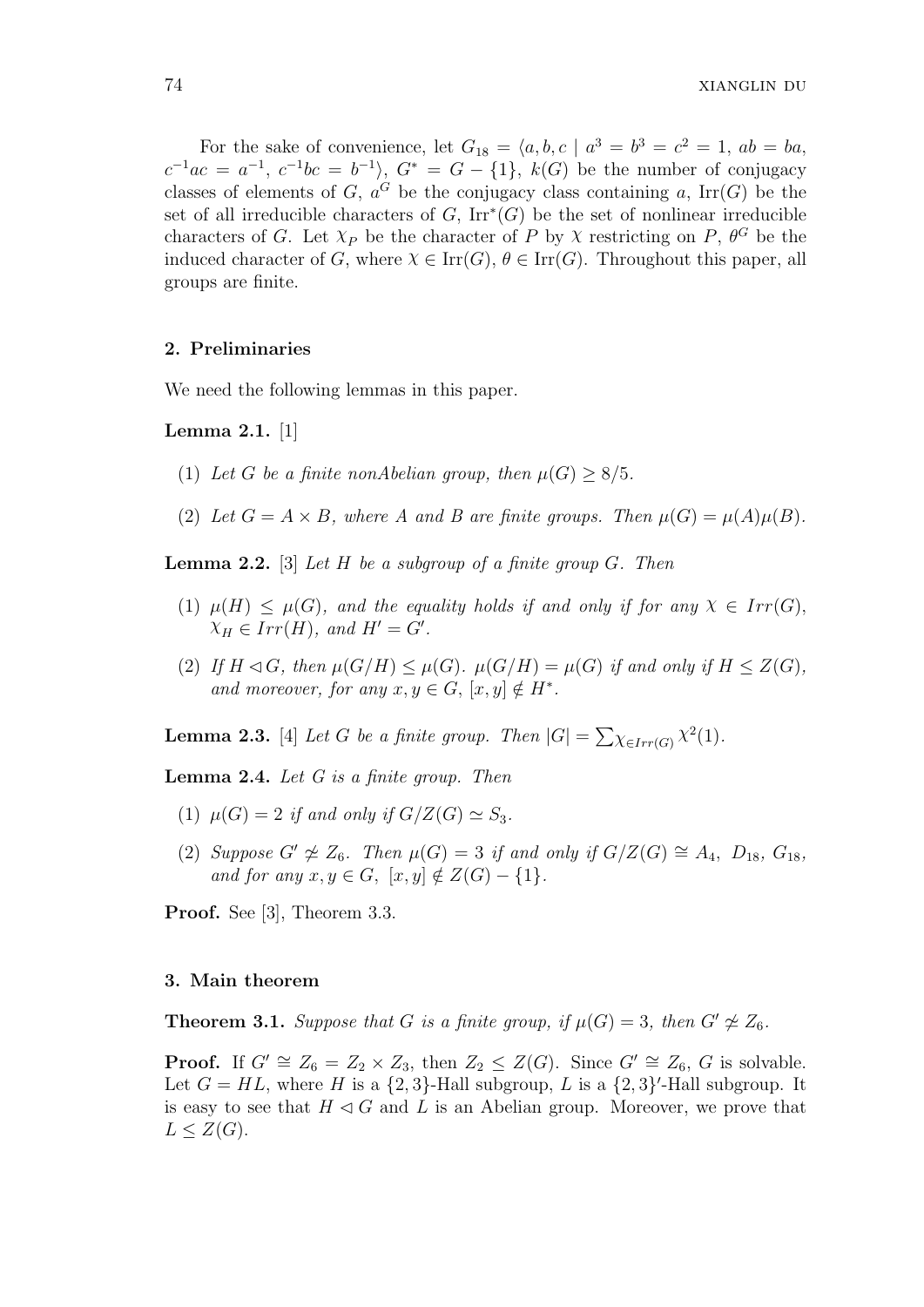Let  $Q \in Sly_3(G)$  and let  $Z_3 = Q \cap G' = \langle u \rangle$ , then  $\langle u \rangle$  char  $G' \triangleleft G$ . So  $\langle u \rangle \triangleleft G$ .

**Firstly**, we prove that  $L = C_L(u) \triangleleft G$ . Because  $\langle u \rangle \triangleleft G$ , we have  $C_L(u) \triangleleft G$ . By n-c theorem,  $L/C_L(u) \leq Aut(\langle u \rangle) = Z_2$ , it follows that  $C_L(u) = L$  since *L* is a *{*2*,* 3*} ′* -group.

**Secondly**, we prove that  $L \leq Z(G)$ .

For any element  $a \in L$ ,  $g \in G$ , Since  $a^{-1}a^g \in G' = Z_2 \times \langle u \rangle$ , we have  $a^g = ab$ , where  $b \in Z_2 \times \langle u \rangle$ . Since  $Z_2 \leq Z(G)$  and  $L = C_L(u)$ , we have  $ab = ba$ . If  $b \neq 1$ , then  $a^g$  is a  $\{2,3\}'$ - element, and the order of *ab* can be divided by 2 or 3, this is a contradiction. So  $b = 1$ ,  $a^g = a$ , and  $L \leq Z(G)$  follows.

Therefore,  $G = H \times L$ . By Lemma 2.1, we have  $\mu(G) = \mu(H)\mu(L) = \mu(H)$ .

In the following proof, we only consider  $G = H = PQ$ , where  $P \in Syl_2(G)$ ,  $Q \in Syl_3(G)$ , clearly,  $Q \triangleleft G$ . Let  $|G| = 2^n \cdot 3^m$ . We will complete the proof of Theorem 3.1 in four steps.

Step 1.  $\langle u \rangle \nleq Z(G)$ .

**Proof.** Because  $G' = Z_2 \times Z_3$ , we have  $P' = Z_2 = \langle z \rangle \leq Z(G)$ . If  $\langle u \rangle \leq Z(G)$ , for any  $a \in P$ ,  $g \in G$ ,  $g^{-1}aga^{-1} \in G' = Z_2 \times \langle u \rangle$ . It implies that  $g^{-1}ag = axy$ , where  $x \in Z_2$ ,  $y \in \langle u \rangle$  and  $xy \in Z(G)$ . Since  $\langle u \rangle$  is a subgroup of order 3, we have  $g^{-1}a^3g = (ax)^3 \in P$ . *P* is Sylow-2 subgroup of *G* implies that  $g^{-1}ag \in P$ . So  $P \lhd G$ , and  $G = P \times Q$ . In this case *P* and *Q* are not Abelian since  $G' = Z_2 \times Z_3$ . Furthermore, we have  $P' = Z_2, Q' = Z_3$ . Now we compute  $k(Q)$ , the number of conjugacy classes of *Q*. Since  $|Q/Q'| = 3^{m-1}$  we have  $k(Q) > 3^{m-1}$ . Let  $k(Q) = k$ , clearly, for any  $a \in Q$ ,  $|a^Q| = 1$ , or 3, and the number of conjugacy classes of elements with length 1 of *Q* is  $|Z(Q)|$ . Therefore,

$$
3m = |Q| = |Z(Q)| + 3(k - |Z(Q)|) = 3k - 2|Z(Q)|.
$$

So we can conclude that  $\mu(Q) = |Q|/k = 3 - 2|Z(Q)|/k$ . Since  $|Z(Q)| \leq 3^{m-2}$ and  $k > |Q/Q'| = 3^{m-1}$ , we have

$$
\mu(Q) = |Q|/k > 3 - 2 \cdot 3^{m-2}/3^{m-1} = 3 - 2/3 > 2.
$$

We know from Lemma 2.1 (1) that  $\mu(P) \geq 8/5$ , therefore

$$
3 = \mu(G) = \mu(P \times Q) = \mu(P) \cdot \mu(Q) > \mu(P) \ge (8/5) \cdot 2 = 16/5 > 3,
$$

a contradiction.

**Step 2.** *Q* is an Abelian subgroup.

**Proof.** We have know that  $\langle u \rangle \langle G \rangle$ , so for any  $g \in G$ ,  $u^g = u^i \in \langle u \rangle$ ,  $i = 1, 2$ . It follows that  $|G : C_G(u)| = |u^G| = 2$ . Let  $C_G(u) = P_1 Q$ , where  $|P : P_1| = 2$ , which implies that  $P_1 \triangleleft P$ . Let  $P = \langle a, P_1 \rangle$ . For any  $x \in P_1, y \in Q$ , we have  $x^{-1}x^y \in Q \cap G' = \langle u \rangle$ . Thus  $x^y = u^i$ . If  $i \neq 0$ , then the left is an elements of order 2 and the right is an element of order 6. Therefore,  $i = 0$  and  $xy = yx$ . That means that  $C_G(u) = P_1 Q = P_1 \times Q$ . Since  $P = \langle a, P_1 \rangle$  and  $a \notin C_G(u)$ ,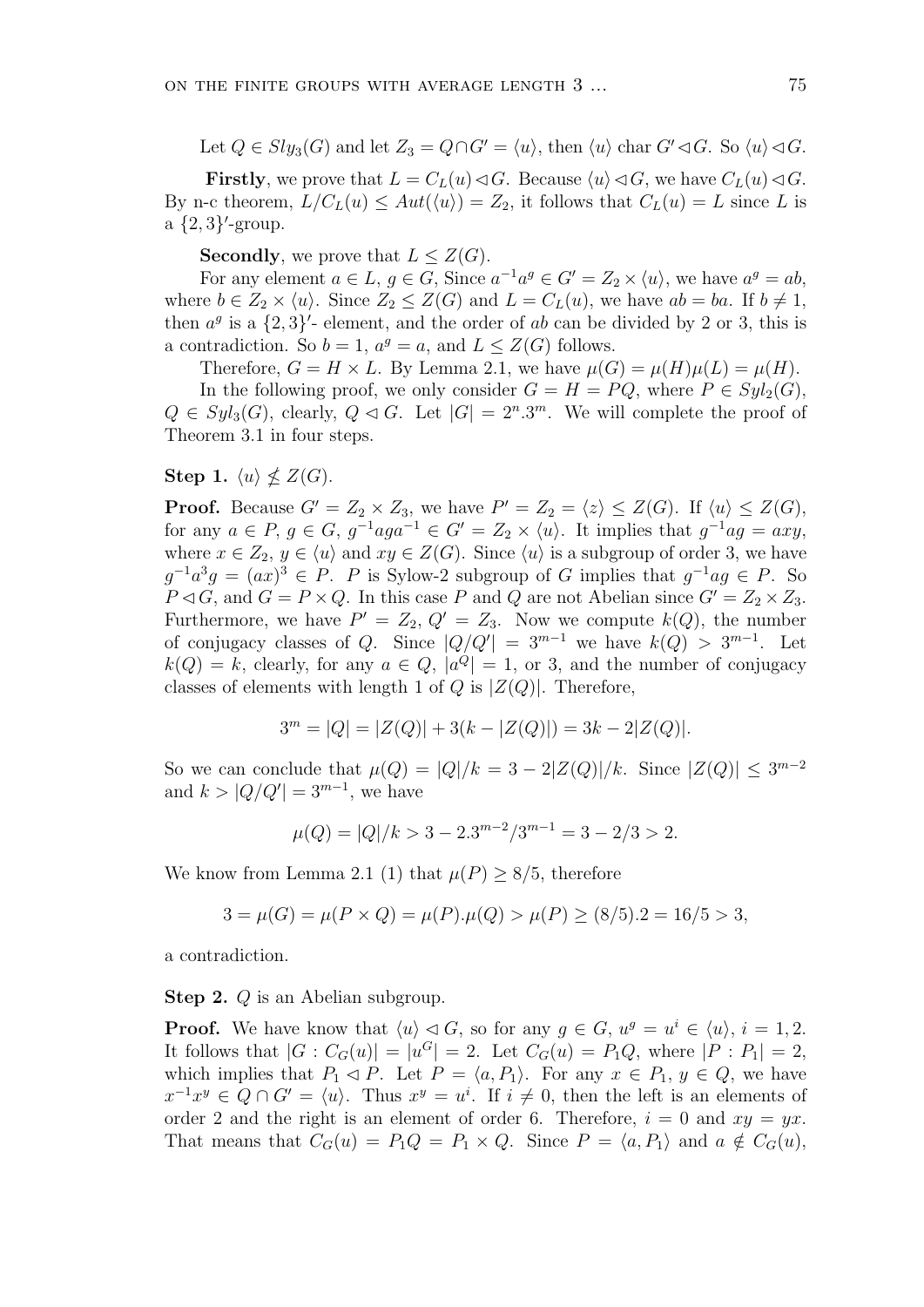$|a^G| = 3$ , or 6. Therefore  $3^{m-1}$  |  $|C_G(a)|$ . Let  $Q_1$  is a Sylow-3 subgroup of  $C_G(a)$ , then  $|Q:Q_1|=3$ . We prove  $Q_1$  is an Abelian subgroup. For any  $x, y \in Q_1$ ,  $x^{-1}x^y = u^i \in Q_1 \cap G' \le \langle u \rangle$ .  $i \neq 0$  means that  $u \in Q_1 \le C_G(a)$ , and  $a \in C_G(u)$ follows, it is a contradiction. So  $i = 0$ , that is  $xy = yx$ . Therefore  $Q_1$  is an Abelian. Clearly,  $u \in Z(Q)$ . So  $Q = \langle u, Q_1 \rangle$ , and Q is an Abelian subgroup.

**Step 3.**  $G = (P\langle u \rangle) \times Q_1$ .

**Proof.** Since  $Q_1 \leq C_G(a)$  and  $P_1Q = P_1 \times Q$ ,  $Q_1 \leq C_G(P)$ . Therefore,  $Q_1 \triangleleft G$ . Clearly,  $Q_1 \cap \langle u \rangle = 1$ , so  $Q = \langle u \rangle \times Q_1$  and  $Q_1 \triangleleft Z(G)$ . Therefore  $G = (P\langle u \rangle) \times Q_1$ .

**Step 4.** The finial contradiction.

**Proof.** By Step 3,  $G = (P\langle u \rangle) \times Q_1$ , by Lemma 2.1,  $\mu(G) = \mu(P\langle u \rangle) \cdot \mu(Q_1) =$  $\mu(P\langle u \rangle)$ . So in the following proof, we can think  $G = P\langle u \rangle$ . Because  $\langle u \rangle$  is an abelian normal subgroup of *G*, for any  $\chi \in Irr(G)$ , we have  $\chi(1) | |G:\langle u \rangle| = 2^n$ . (See [4].)

Remember that

$$
Z_2 = \langle z \rangle \leq Z(G).
$$

Now, we compute the number of irreducible characters of *G*.

The irreducible characters of  $\overline{G} = G/Z_2$  may be identified as irreducible characters of *G*. For any  $\chi \in Irr(G)$ , if  $z \in ker\chi$ , then  $\chi \in Irr(G/Z_2)$ . Therefore,  $Irr(G) = Irr(G/Z_2) \cup \{X \in Irr(G) \mid z \notin kerX\}.$  If  $X(1) = 1$ , since  $z \in G', X(z) = 1$ and  $z \in \text{ker}\chi$ , it follows that  $\chi \in \text{Irr}(G/Z_2)$ . So for any  $\chi \in \text{Irr}(G)$ , if  $z \notin \text{ker}\chi$ , then  $\chi(1) > 1$ .

Let  $\bar{G} = G/Z_2$ ,  $\bar{A} = \bar{P}_1 \bar{Q}$ , then  $\bar{A}$  is an Abelian normal subgroup of  $\bar{G}$ . Hence  $\chi(1) | |\bar{G} : \bar{A}| = |P : P_1| = 2 (4|).$  Therefore any  $\chi \in Irr(\bar{G}), \chi(1) = 1$ , or 2. Thus

$$
2^{n-1} \cdot 3 = |\bar{G}| = |\bar{G}/\bar{G}'| + |Irr^*(\bar{G})| \cdot 2^2.
$$

Since  $|\bar{G}/\bar{G}'| = |\bar{P}| = 2^{n-1}$ , it is easy to see that

 $|Irr^*(\bar{G})| = 2^{n-2}$ .

Therefore  $\bar{G}$  has exactly  $2^{n-1}+2^{n-2}=3 \cdot 2^{n-2}$  irreducible characters. We know that *G* has exactly  $|G|/3 = 2^n$  irreducible characters, therefore *G* has  $2^n - 3 \cdot 2^{n-2} = 2^{n-2}$ other irreducible characters  $\chi$  with  $z \notin \text{ker}\chi$ .

Let  $\chi \in Irr(G)$  with  $z \notin ker\chi$ ,  $\rho$  be the irreducible C-representation affording *χ*.

Since  $P' = Z_2 = \langle z \rangle \leq Z(G)$ , for  $a \notin Z(P)$ , there exists  $g \in P$  such that  $a^g = az$ .  $z \in Z(G)$  implies that  $\rho(z) = \omega I$ , where *I* is an unit matrix with  $\chi(1)$ degree,  $\omega$  is a root of unity. So

$$
\chi(a)=\text{tr}\rho(a)=\text{tr}\rho(a^g)=\text{tr}\rho(a z)=\text{tr}(\rho(z)\rho(a))=\text{tr}(\omega\rho(a))=\omega\chi(a).
$$

 $z \notin ker\chi$  implies that  $\omega \neq 1$ . Therefore  $\chi(a) = 0$ .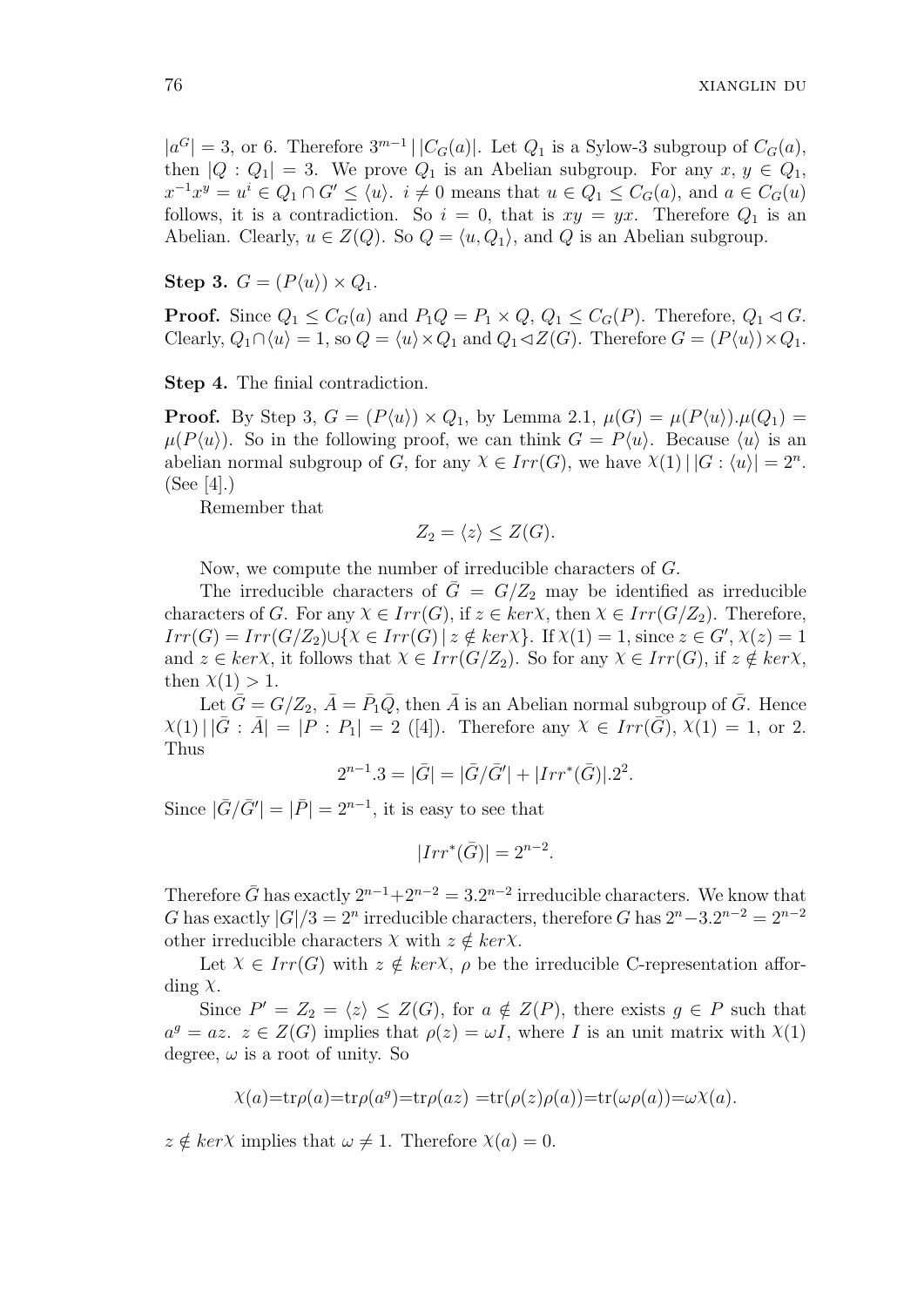We restrict  $\chi$  in subgroup  $P$ . Then we have

(\*) 
$$
(X, X)_P = \frac{1}{|P|} \sum_{a \in P} \chi(a) \chi(a^{-1}) = \frac{|Z(P)| \chi^2(1)}{|P|}
$$

Hence

$$
\chi^2(1) = |P|/|Z(P)|(\chi, \chi)_P.
$$

Since *P* is non-Abelian,

$$
|P:Z(P)| = 2^{n-s} \ge 4,
$$

where  $|Z(P)| = 2^s$ . If  $(\chi, \chi)_P > 1$ , then  $\chi(1) \geq 2^2$ . If  $\chi(1) = 2$ , then  $(\chi, \chi)_P = 1$ and  $X \in Irr(P)$ .

If any  $\chi \in Irr(G)$  with  $z \notin ker\chi$ ,  $\chi(1) \geq 2^2$ . Then we have

$$
3.2^{n} = |G| = |G/Z_2| + \sum_{z \notin ker\chi} \chi^2(1) \ge 3.2^{n-1} + 2^{n-2} \cdot 2^4
$$

Thus  $3.2^{n-1} \geq 8.2^{n-1}$ , a contradiction.

Therefore there exists at least one  $\chi \in Irr(G)$  with  $z \notin ker\chi$ ,  $\chi(1) = 2$ .

Now we prove, for any  $\chi \in Irr(G)$  with  $z \notin ker\chi$ ,  $\chi(1) = 2$  or  $\chi(1) = 4$ . Let  $\theta \in Irr(G)$  with  $\theta(1) = 2$ ,  $z \notin ker\theta$ , we have known that  $\theta \in Irr(P)$ , and by (\*),  $|P : Z(P)| = 4$ . Also by (\*), for any  $\theta \in Irr^*(P)$ , we have  $\theta(1) = 2$ .

Since  $|P|/|Z(P)| = 4$ , by (\*) for any  $\chi \in Irr(G)$  with  $\chi(1) > 2$ ,  $z \notin ker\chi$ , we have  $(\chi, \chi)_P > 1$ . Restricting  $\chi$  on subgroup  $P$ , let  $\chi_P = n_1 \theta_1 + ... + n_t \theta_t$ , where  $\theta_i \in Irr(P)$ . Then there is a  $\theta_i(1) = 2$  since  $z \notin ker\chi$ . Let it be  $\theta = \theta_1$ , by Frobenius Reciprocity theorem, the induced character  $\theta_1^G = n_1 \chi + ..., + m_t \chi_t$ . We know that  $\theta_1^G(1) = |G : P|\theta_1(1) = 3.2 = 6, \chi(1) > 2$  and  $\chi(1)$  is power of 2, therefore the only possible is  $\chi(1) = 4$ .

Suppose that there exists  $n_1$  irreducible characters  $\chi \in Irr(G)$  with  $\chi(1) = 2$ ,  $z \notin ker\chi$ ,  $n_2$  irreducible characters  $\chi \in Irr(G)$  with  $\chi(1) = 4$ ,  $z \notin ker\chi$ , then  $n_1 + n_2 = 2^{n-2}$ . Therefore we have

$$
3.2^{n} = |G| = |G/Z_{2}| + \sum_{z \notin ker\chi} \chi^{2}(1) = 3.2^{n-1} + \sum_{z \notin ker\chi} \chi^{2}(1) = 3.2^{n-1} + n_{1}.2^{2} + n_{2}.2^{4}.
$$

From here we have  $2^{n-3} = 3 \cdot n_2$ . It is a final contradiction.

**Theorem 3.2.** *Suppose that G is a finite group, Then*  $\mu(G) = 3$  *if and only if*  $G/Z(G) \cong A_4$ ,  $D_{18}$ ,  $G_{18}$ , and for any  $x, y \in G$ ,  $[x, y] \notin Z^*(G)$ .

**Proof.** By Theorem 3.1,  $G' \not\cong Z_6$ . So by Lemma 2.4(2), the Theorem is true. The proof is completed.